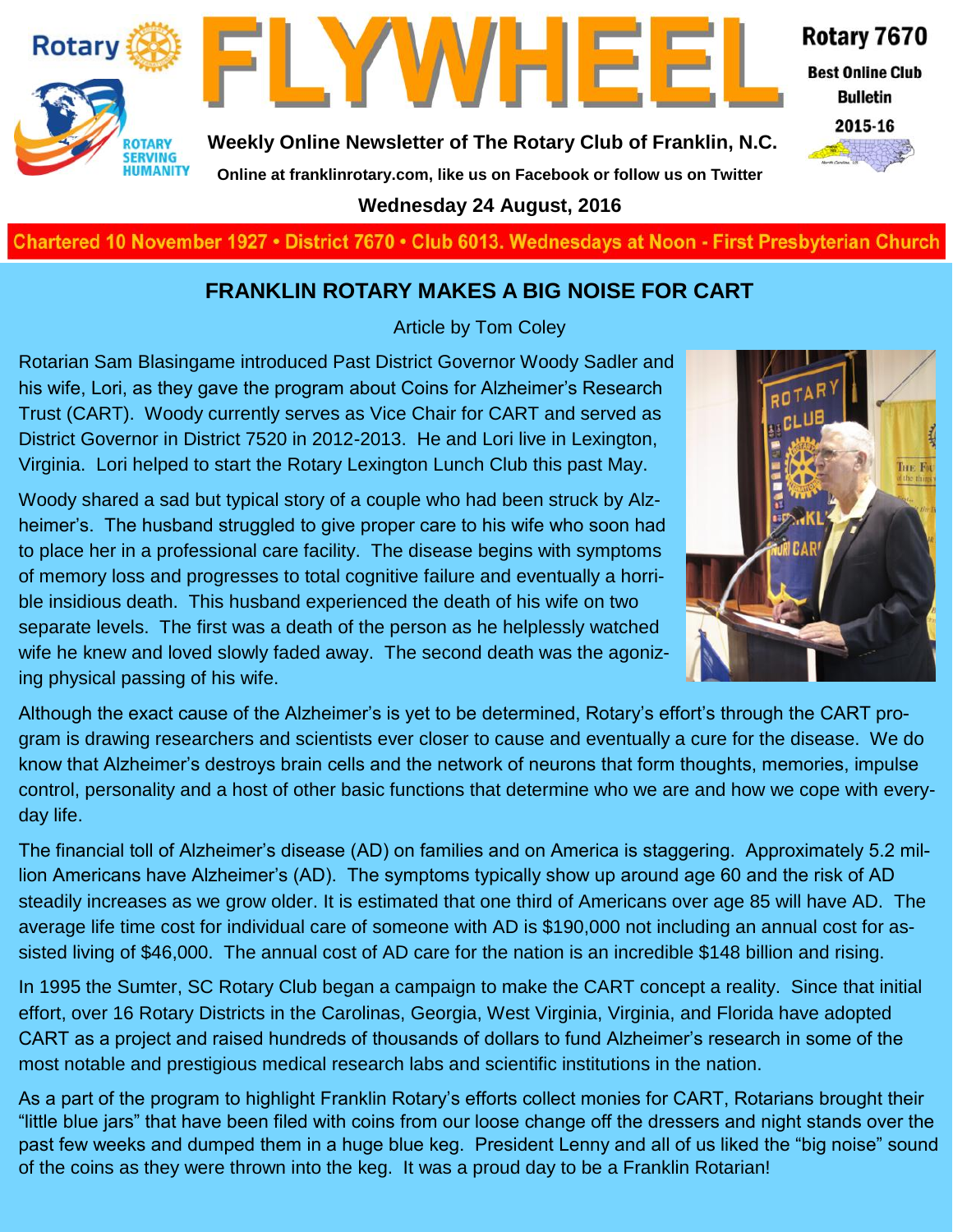



Rotary 7670

**Best Online Club Bulletin** 



**Weekly Online Newsletter of The Rotary Club of Franklin, N.C. Online at franklinrotary.com, like us on Facebook or follow us on Twitter**

**Wednesday 24 August, 2016**

**Charted November 29, 1927 • District 7670 • Club 6013 Wednesdays at Noon - First Presbyterian Church**



**Welcome our Inbound Student!**

This past week we welcomed our inbound exchange student from Italy, Beatrice Pasini. "Bea" as she likes to be called arrived August 19th. Since last Friday she has enrolled at Franklin High School as a junior, joined the varsity ten-

nis team, partied with the team on Monday and received some gifts at Wednesday's meeting. Bea is currently staying with Becky Montgomery and her family. Let's welcome Bea to Franklin and WNC! **If you would like to come out and see the FHS tennis team in action they have a match with Brevard at the rec courts this afternoon starting at 4p!**

#### **Greenway Cleanup Sept. 13th!**

Franklin daybreak is planning a cleanup around the Rotary oval behind Franklin Office Supply on Tuesday 9/13 530p. We need a few Rotarians to freshen up the oval section by putting bark under the gym equipment. Please also bring some shovels. See President Lenny or community service chairs Patrick Betancourt or Jim Wilson if you can help!





### **5th Week Social next Wed!**

No regular meeting next week so plan on joining us for our first fifth week social of the year at Currahee Brewing Company at 530p. This is a great way to fellowship and get a make-up!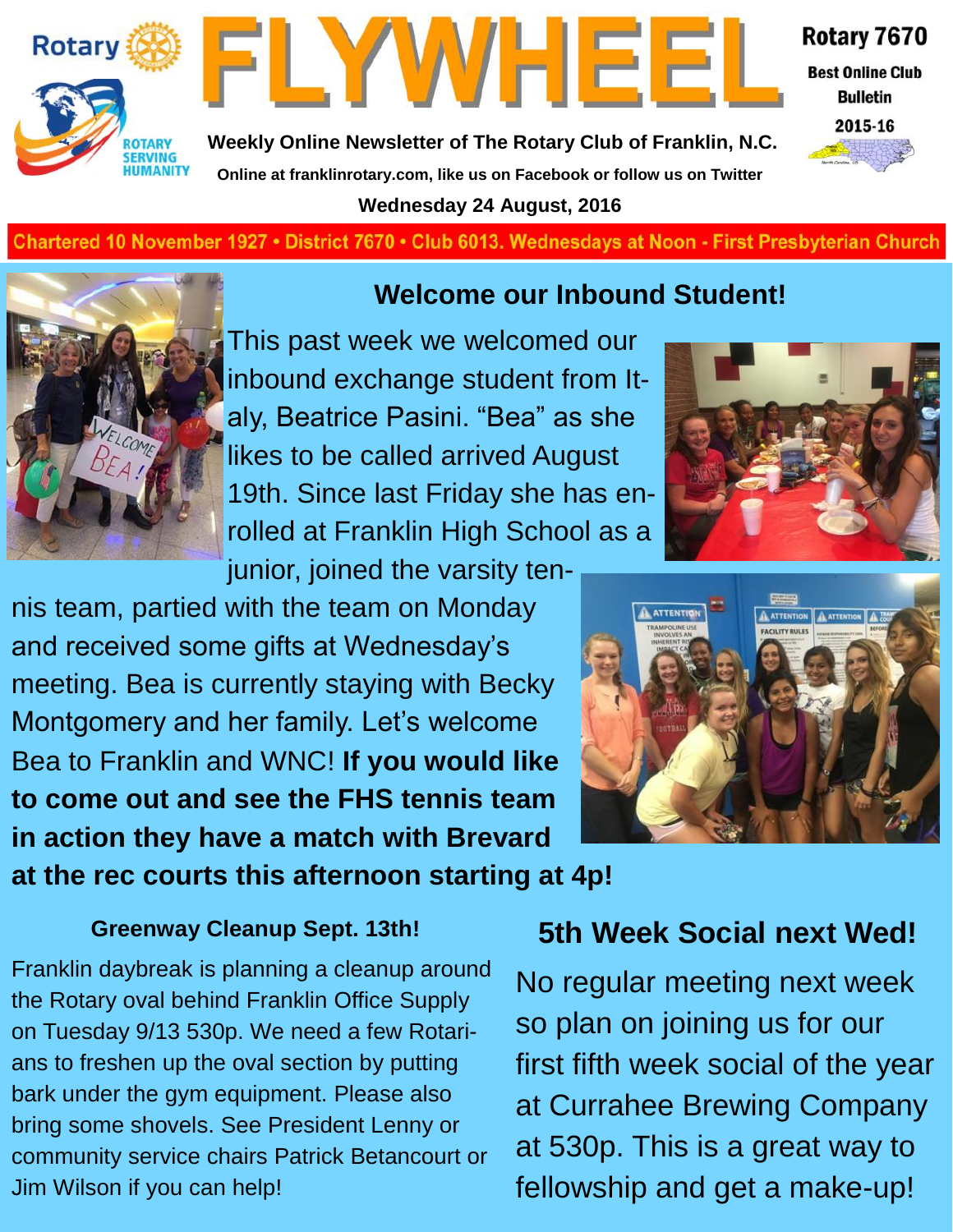



**Weekly Online Newsletter of The Rotary Club of Franklin, N.C.**

#### Rotary 7670

**Best Online Club Bulletin** 



**Online at franklinrotary.com, like us on Facebook or follow us on Twitter Wednesday 24 August, 2016**

**Charted November 29, 1927 • District 7670 • Club 6013 Wednesdays at Noon - First Presbyterian Church**

#### **Notes From the Top**

Today was a special day for a number or reasons, all GOOD. We are honored to have Bea with us for the year. I think if you had a chance to meet her, you quickly realized how lucky we are to have someone of her caliber spending the year with us.

Hopefully, we can all get a chance to take in a tennis match and cheer her on. Of course we owe Susie Ledford, Dennis Sanders and Amy Manshack our thanks for making the final arrangements. Dennis has put together a team of folks to get her places, to make sure she has a social life and folks



to help her host family as needed. Thanks to all of you who agreed to be part of her support team while she is here.

I was happy to see so many blue CART jars today! I was afraid, needlessly, that only a couple people would remember, but we had so much put in the BIG BLUE bucket, it took two people to carry it to the bank. Jim promises to get us a total. Of course the reality of Alzheimer's is something many of us will face or have loved ones who contract this disease. It is great to know that EVERY penny of our CART funds goes to research at the highest level. Today, with a simple tear test it can be diagnosed. Tomorrow, we hope to have a cure. Thanks to Sam Blasingame for bringing Woody Sadler and his wife to our club to give this presentation. Thanks to all who brought your blue jars!

Next week, will be our first 5<sup>th</sup> week social of my year. I hope all of you will make the effort to come out to enjoy time away from our normal meeting venue. You will also be supporting a new business in town. Lets welcome them with a large crowd.

Lastly, if you can assist with the Belize Cultural Friendship exchange please get in touch with Susie Ledford, Stacy Guffey or me.

Thank you for SERVING HUMANITY.

# **Great CART Start!!**

On Wednesday club members dumped their CART jar collections into the big blue bucket and great news to report...the club has collected so far a total of almost \$900!. (\$526.32 in blue jars and \$370 in checks)..THANK YOU!

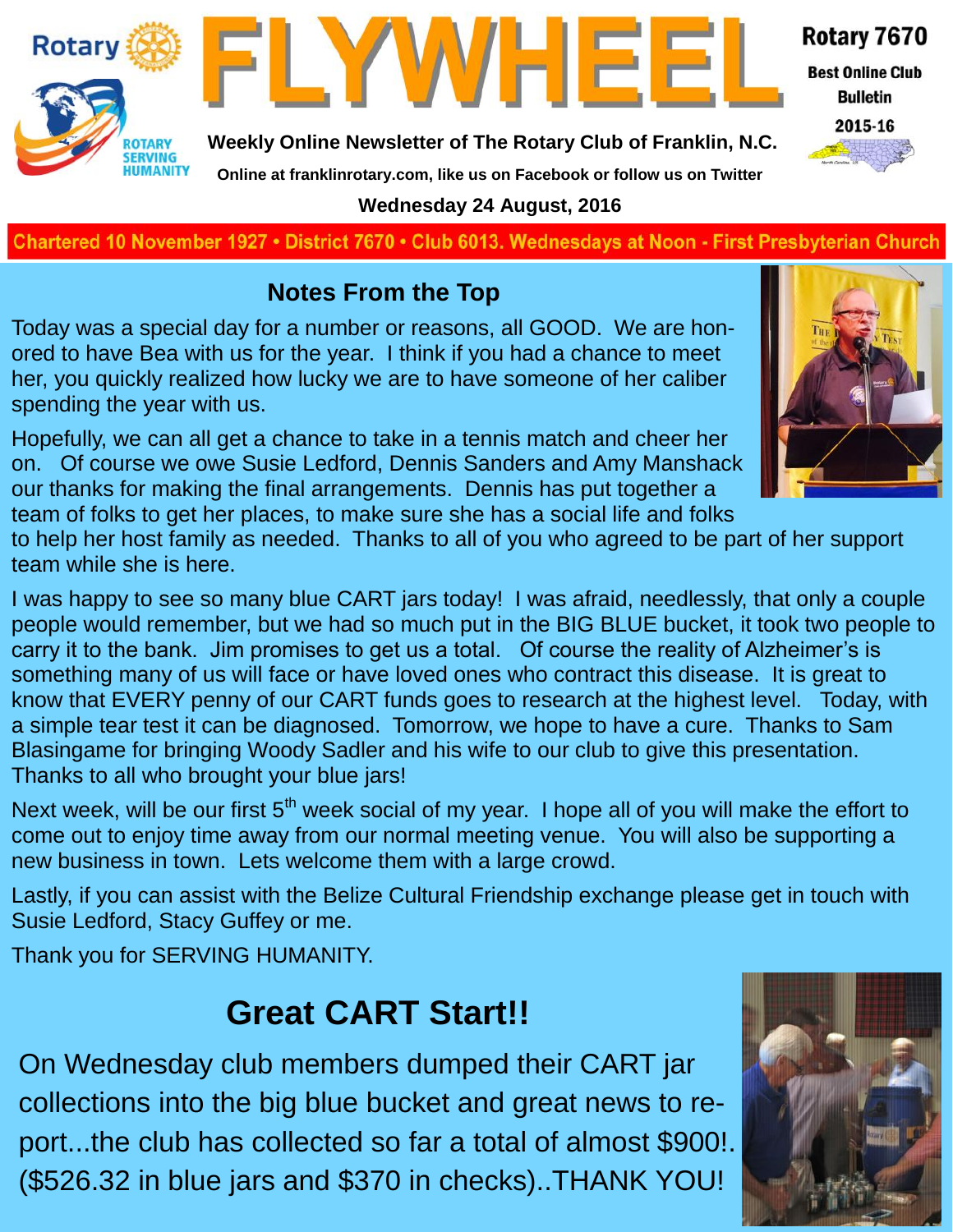



**Weekly Online Newsletter of The Rotary Club of Franklin, N.C. Online at franklinrotary.com, like us on Facebook or follow us on Twitter**

**Wednesday 24 August, 2016**

**Charted November 29, 1927 • District 7670 • Club 6013 Wednesdays at Noon - First Presbyterian Church**

**If Need help Using DacDb heres some instructions….**

DacDb is our district data base and is a key source of communication or information gathering amongst our district. If you are in need of help getting on to DacDb here are some steps to take..

\*go to club website franklinrotary.com

\*click on district website link at top of the page

\*click on the link to rotary7670.org

\*click "login" at top right

\*enter your email address in the user name field then your RI number as password (on Rotarian Magazine label)

\*then enter club number "6013" underneath password

\*click "My Club" in the top menu and you are in.

Any questions please see PDG Dennis or Patsy. **Also it is encouraged that you register on the Rotary International site at myrotary.org. See AG Sean and he will help you!**

#### **Backpacks Are Back!**

We are packing back packs again each 4th Monday of the month starting Sept. 26th 4-6p. We need Rotarians as this will help feed the hungry in Macon County. See Patrick Betancourt to sign up!

#### **Membership Minute**

This is the second official posting for Kyle Ledford being proposed for new membership by Jacob Rieche. Any questions or comments see President Lenny or any board member.



#### **Rotary Direct is Easy!**

Foundation co-chair Mike Norris is stressing the importance and ease of contributing to the foundation through Rotary Direct. Go to rotary.org or see Mike if you would like to contribute through direct now! **We currently have 16 enrolled!**

### **Rotary Service 9/7**



Prayer/Pledge: TBA



#### Rotary 7670

**Best Online Club** 

**Bulletin** 

2015-16

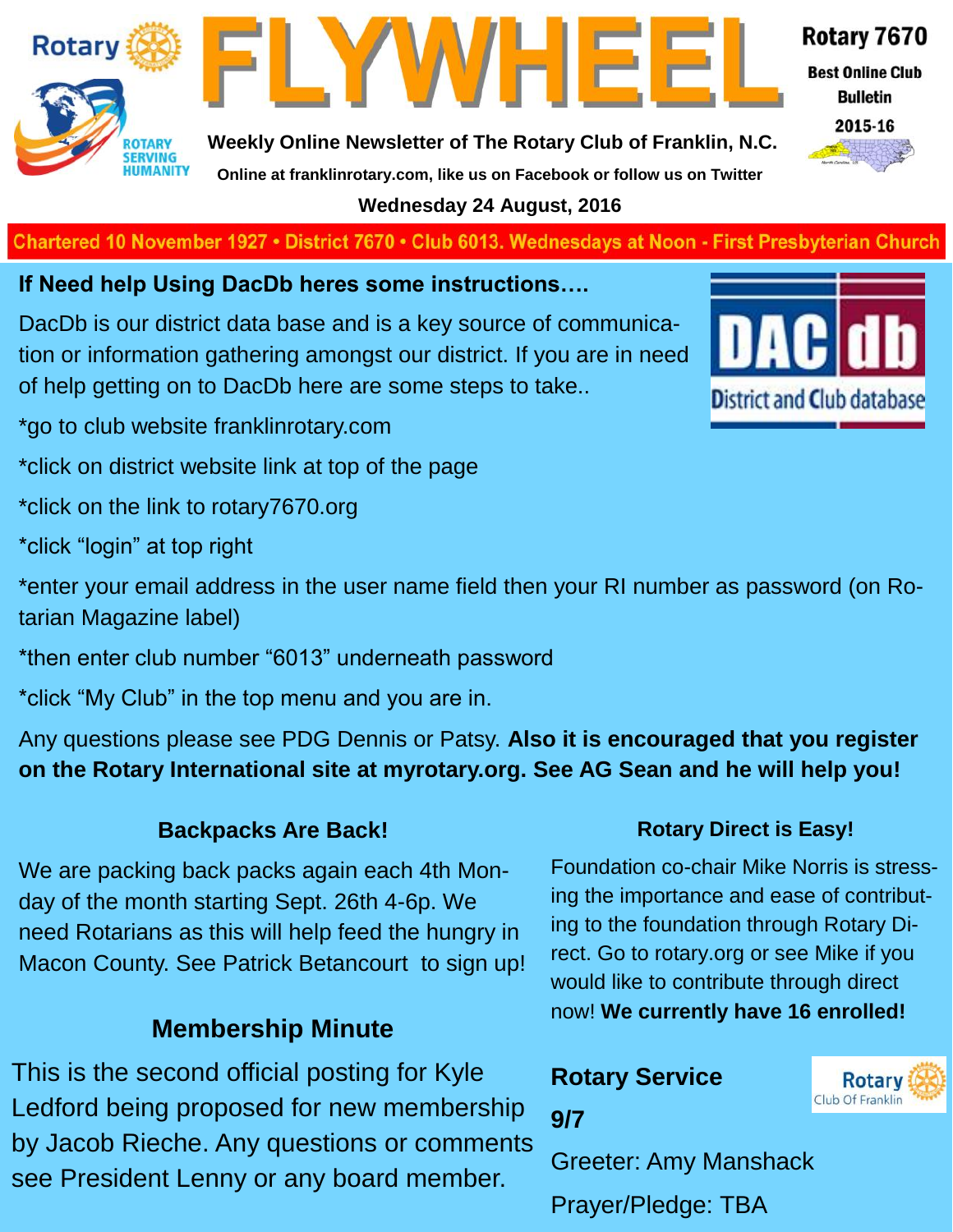



Rotary 7670

**Best Online Club Bulletin** 



**Weekly Online Newsletter of The Rotary Club of Franklin, N.C. Online at franklinrotary.com, like us on Facebook or follow us on Twitter Wednesday 24 August, 2016**

**Charted November 29, 1927 • District 7670 • Club 6013 Wednesdays at Noon - First Presbyterian Church**

#### **You Still have a Good Opportunity to a LOW Registration Fee for the 2017 RI Convention in Atlanta**

This is a once in a lifetime opportunity. Cost of registration has gone up a little bit but you can still register for **ONLY \$340** until December15) Here's the link for registering for the convention…[www.riconvention.org/en/atlanta](http://www.riconvention.org/en/atlanta) **Also you need to hurry because hotel rooms in Atlanta are booking Fast!!!! Here is some additional incentives for registering NOW!…** You can still get \$65 re-imbursement AND earn a PHF for your club by registering the highest percentage of Rotarians in your club category size for the International Convention in Atlanta June 10-14, 2017 AND a PHF for registering the highest percentage of Rotarians in your club

category size for the Young Leaders and District Conference in Hickory April 28-30, 2017!!



# **More of Fred's Funnies…**

Some days I just wish I had the wisdom of a ninety year old, the body of a twenty year old and the energy of a three year old. www.facebook.com/ShutUpImStillTalking